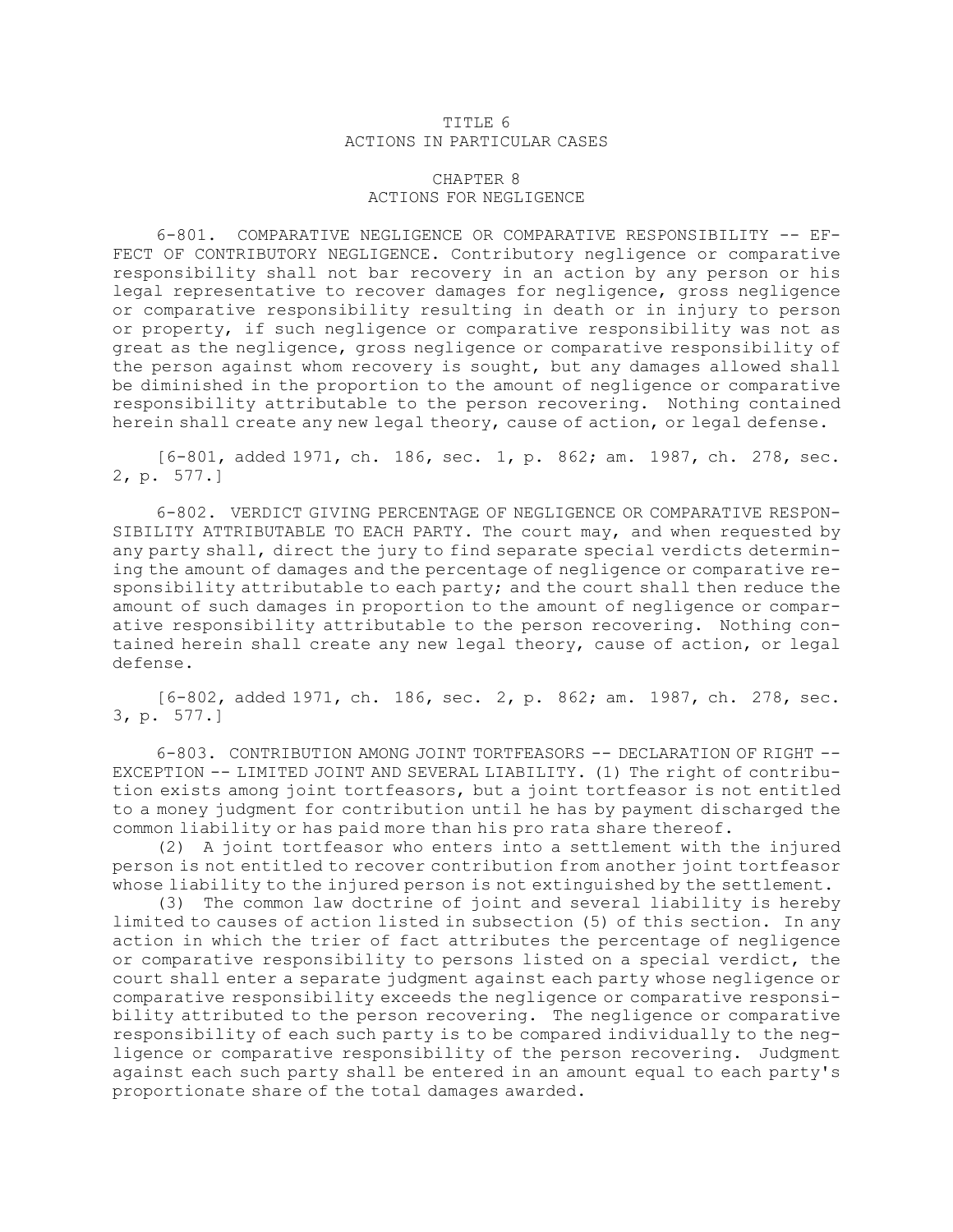(4) As used herein, "joint tortfeasor" means one (1) of two (2) or more persons jointly or severally liable in tort for the same injury to person or property, whether or not judgment has been recovered against all or some of them.

(5) <sup>A</sup> party shall be jointly and severally liable for the fault of another person or entity or for payment of the proportionate share of another party where they were acting in concert or when <sup>a</sup> person was acting as an agent or servant of another party. As used in this section, "acting in concert" means pursuing <sup>a</sup> common plan or design which results in the commission of an intentional or reckless tortious act.

[6-803, added 1971, ch. 186, sec. 3, p. 862; am. 1987, ch. 278, sec. 4, p. 578; am. 1990, ch. 120, sec. 1, p. 290; am. 2003, ch. 122, sec. 1, p. 370.]

6-804. COMMON LAW LIABILITIES PRESERVED. Nothing in this act affects:

(1) The common law liability of the several joint tortfeasors to have judgment recovered and payment made from them individually by the injured person for the whole injury shall be limited to causes of action listed in section [6-803](https://legislature.idaho.gov/statutesrules/idstat/Title6/T6CH8/SECT6-803), Idaho Code. However, the recovery of <sup>a</sup> judgment by the injured person against one (1) joint tortfeasor does not discharge the other joint tortfeasors.

(2) Any right of indemnity under existing law.

[6-804, added 1971, ch. 186, sec. 4, p. 862; am. 1987, ch. 278, sec. 5, p. 578.]

6-805. EFFECT OF RELEASE OF ONE TORTFEASOR ON LIABILITY OF OTHERS. (1) <sup>A</sup> release by the injured person of one (1) joint tortfeasor, whether before or after judgment, does not discharge the other tortfeasors unless the release so provides, but, unless otherwise provided in subsection (2) of this section, reduces the claim against the other tortfeasors in the amount of the consideration paid for the release, or in any amount or proportion by which the release provides that the total claim shall be reduced, if such amount or proportion is greater than the consideration paid.

(2) <sup>A</sup> release by the injured person of one (1) or more tortfeasors who are not jointly and severally liable to the injured person, whether before or after judgment, does not discharge another tortfeasor or reduce the claim against another tortfeasor unless the release so provides and the negligence or comparative responsibility of the tortfeasor receiving the release is presented to and considered by the finder of fact, whether or not the finder of fact apportions responsibility to the tortfeasor receiving the release.

[6-805, added 1971, ch. 186, sec. 5, p. 862; am. 1991, ch. 249, sec. 1, p. 617.]

6-806. EFFECT OF RELEASE OF ONE TORTFEASOR ON HIS LIABILITY FOR CONTRI-BUTION TO OTHERS -- LIMITS ON APPLICATION OF SECTION. <sup>A</sup> release by the injured person of one (1) joint tortfeasor does not relieve him from liability to make contribution to another joint tortfeasor unless the release is given before the right of the other tortfeasor to secure <sup>a</sup> money judgment for contribution has accrued, and provides for <sup>a</sup> reduction, to the extent of the pro rata share of the released tortfeasor, of the injured person's damages recoverable against all the other tortfeasors. This section shall apply only